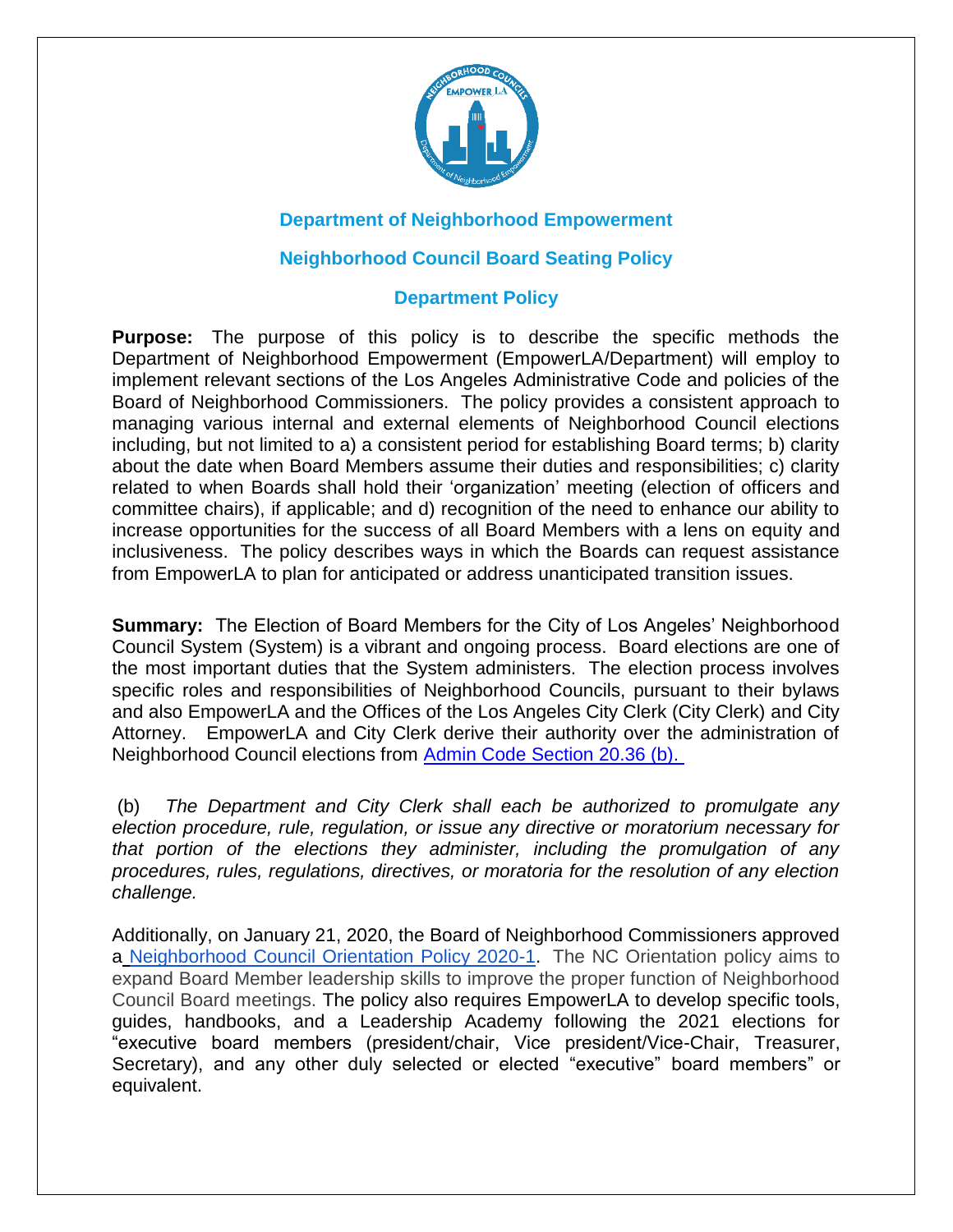Neighborhood Council Board Seating Policy 4/1/21

Neighborhood Council elections are held every two years. Twelve (12) roving election schedules are established by the City Clerk. These schedules are held, generally, between the months of November - June of the election year. As a result, the date of the election for a Neighborhood Council is subject to change. For example, the election of a Neighborhood Council Board could be in the month of March in one election cycle and in the month of June in a subsequent election cycle (typically two to four years following). The roving election schedule creates a wide variety of circumstances associated with Board terms and the opportunity for Board Members to prepare for Board service. This is particularly challenging for EmpowerLA given its limited staffing capacity and resources.

The revisions to the *2019 [Board Seating Policy](https://empowerla.org/neighborhood-council-board-seating-policy/)* as described below further allows EmpowerLA to plan for and make a concerted effort to establish and evaluate equity goals for the onboarding of Neighborhood Council Board Members and consider approaches for the meaningful and responsive distribution of related resources.

Members of the City of Los Angeles Neighborhood Council System shall be elected in the manner prescribed for the election of members of the individual Neighborhood Council Board. EmpowerLA's Board Seating policy shall be amended as follows.

- A. Board Members shall assume the duties and responsibilities:
	- 1. after all official election challenges for the Neighborhood Council have been resolved;
	- 2. after the City Clerk has issued certified election results for the Neighborhood Council, and;
	- 3. after, if applicable, the City Clerk has certified the list of candidates and determined that the seats are uncontested such that no election shall be held. If a Neighborhood Council fails to register enough candidates to have a competitive race, the election will be cancelled, and the candidates seated by affirmation. The Neighborhood Council shall contact EmpowerLA to receive guidance in the seating of the certified candidates. EmpowerLA shall contact the certified candidates to provide guidance on when they begin to assume their duties and responsibilities pursuant to this policy and the corresponding Neighborhood Council's bylaws.
	- B. The terms of office for elected or selected Board Members shall commence on July 1 of the Board seat's election year. The terms of office shall end on the last day in June of the Board seat's election term (e.g., end of two-year term). Commencing newly elected or re-elected Board Members on July 1st allows the terms to be consistent with the City of Los Angeles fiscal year which commences on July 1st and ends on June 30th. No additional meeting or oath of office shall be required to begin assuming duties and responsibilities. On July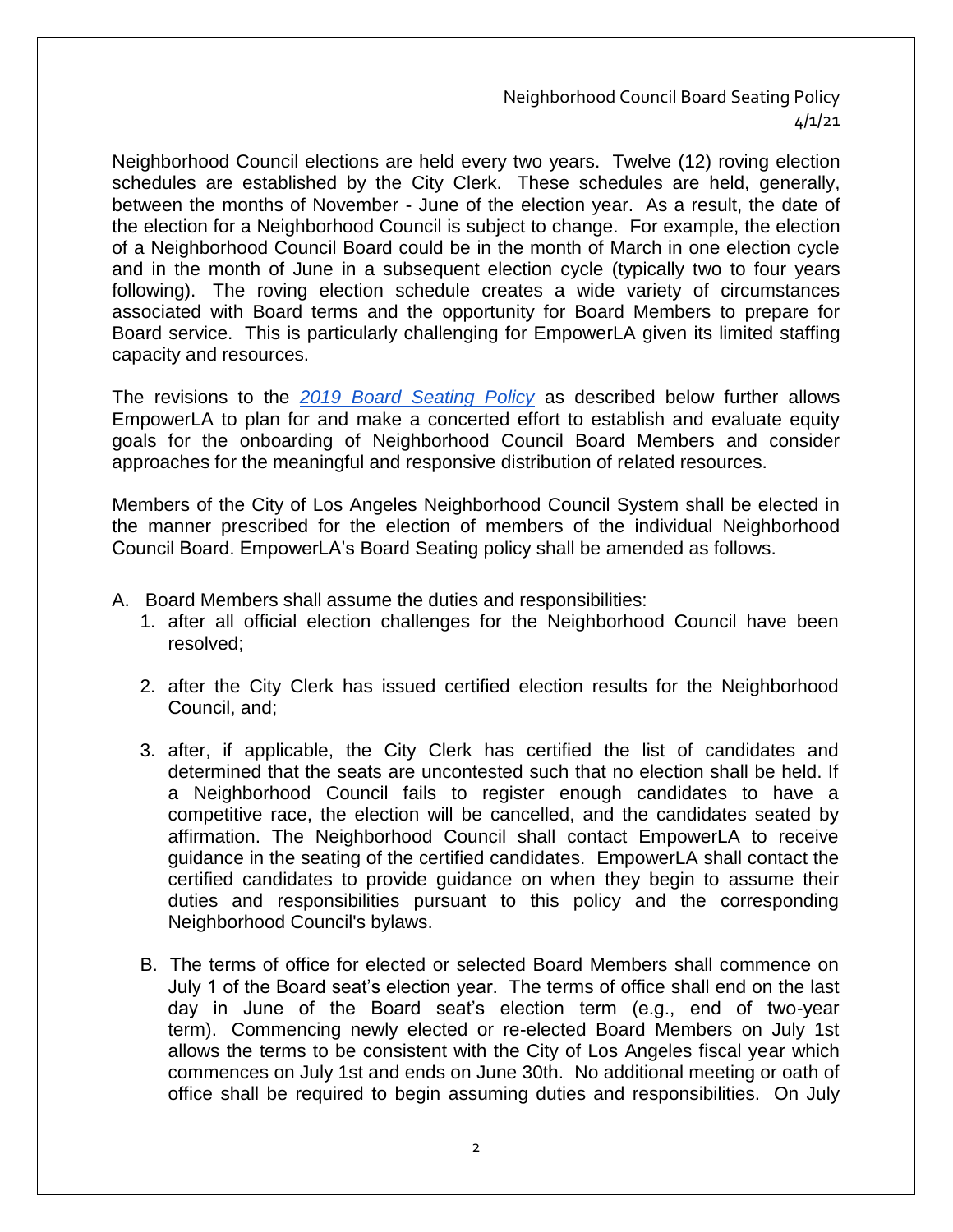1st, all powers shall immediately be transferred over to the newly elected or selected Board.

- C. Members of the Board whose terms have expired or were not re-elected shall continue to discharge the duties of the office until their successor has assumed the associated duties and responsibilities on July 1st.
- D. The new Board Members shall assume their duties and responsibilities as a single unit on July 1st. No partial and/or interim seating is allowed. Where a single challenge to a single seat has not been resolved, the rest of the Board cannot be seated. It is assumed the incumbent Board will set the agenda for the July meetings, pursuant to the Neighborhood Councils' bylaws.
- E. The Board shall have an organization meeting in the month of July (if applicable). The organization meeting is for the purpose of electing Board Officers, as one example of possible action Neighborhood Councils may take at organization meetings.
- F. Should a Board seat become vacant after the election; the Board shall fill the vacancy pursuant to the Neighborhood Council's bylaw.
- G. The administration of the oath is conducted in a manner determined by the Board. This process is ceremonial and has no effect on when the term of office officially begins, unless indicated in the bylaws.
- H. Where a regularly scheduled meeting is not scheduled to commence the newly elected Board in July, EmpowerLA may choose to call a regular or special meeting, pursuant to the aforementioned criteria for the certification of the election and in accordance with applicable meeting laws, policies, procedures, and rules. In these circumstances, EmpowerLA may choose to preside over the meeting where the first order of business may be to hold an organization meeting, if applicable. EmpowerLA has the discretion to identify an independent third party to administer and preside over the meeting. Any leftover business from the outgoing Board will be acted upon by the newly elected Board Members.
- K. Newly elected or re-elected Board Members shall be aware that once elected, their participation in the Board matters shall be subject to the State's open meetings laws (Brown Act) commencing from the time the election is certified by the Office of the City Clerk even if it precedes the date they assume their duties and responsibilities (please refer back to section A for detailed information).

EmpowerLA staff can work with the outgoing Board to craft the agenda for the regular or special meeting to ensure a smooth transition between the outgoing and incoming Board Members. Any leftover business from the outgoing Board will be acted upon by the newly-elected Board Members. The outgoing Board is encouraged to consult with EmpowerLA to prepare the agenda for the regular or special meeting to ensure a smooth transition between the outgoing and incoming Board Members. Boards